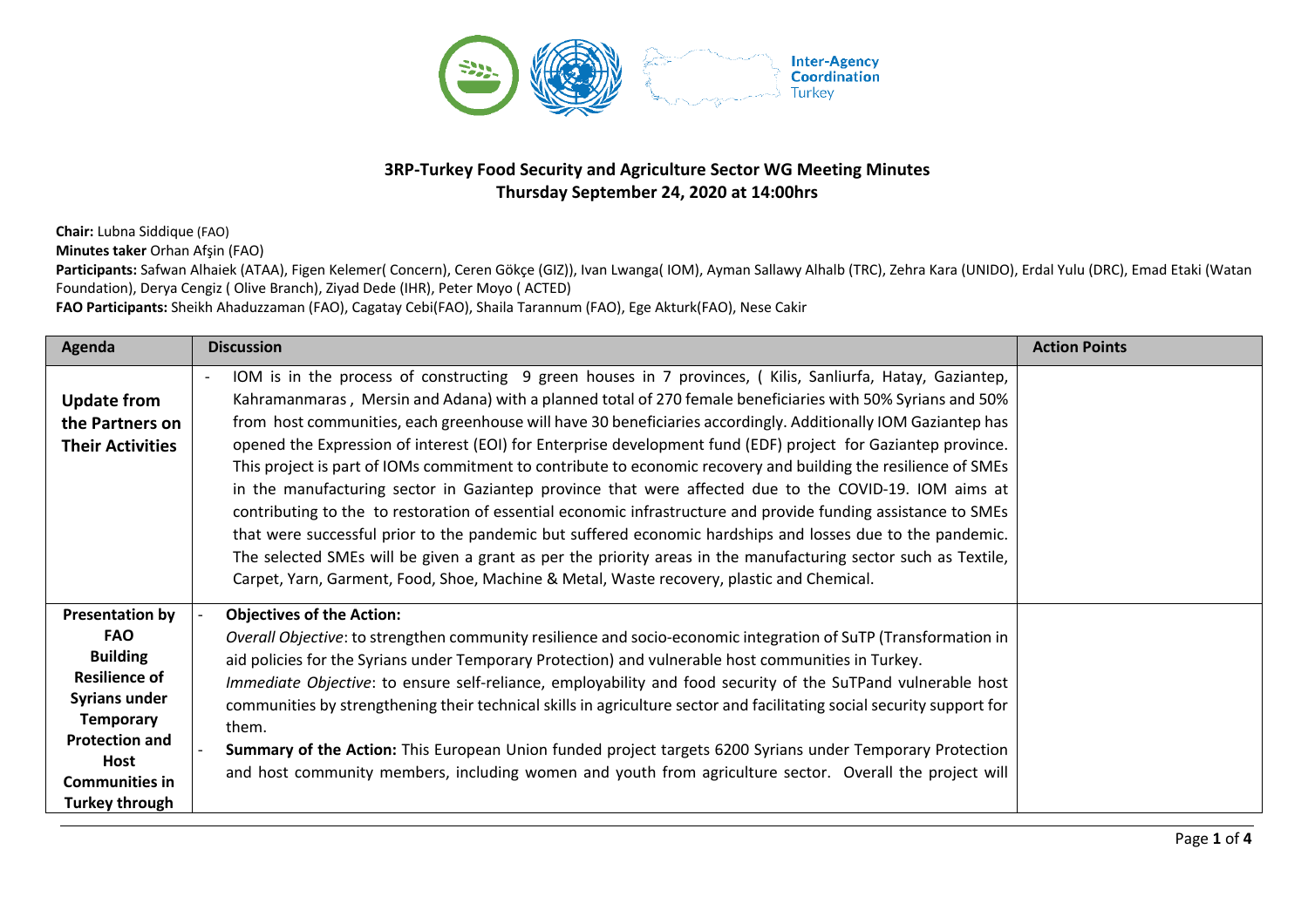| <b>Suporting Socio-</b><br><b>Economic</b><br><b>Integration and</b><br><b>Creating</b><br>Livelihood<br><b>Opportunities</b> | benefit the families of Syrain and host communities members, NGOs and government institutions. It operates in<br>Adana, Gaziantep, Hatay, İzmir, Kahramanmaras, Kilis, Van, Bursa, Manisa, and Sanlıurfa.<br>The project aims at Skills Improvement through improving vocational and professional skills of agricultural labour<br>in the labour demand area, and thereby increasing the employability and living conditions of target beneficiaries.<br>Methodology: Vocational Trainings: FAO is implementing VT since last 4 years for Syrians and host communities<br>under different funding sources as UNCHR, Japan and European Union . The VTs equip the beneficiaries with<br>apprperiate skillsets and improve their employability in food security and agriculture sector. Farmer Field Schools:<br>this activity increases the smallholder farmers' production levels by 20% and thereby increase their capacity to<br>employ more people/labour who are equipped with righ skillsets under the vocational trainings. Enhanced<br>employability and Cash for Work (CfW+): under this activity the beneficiaries are placed in an short term<br>employment in seasonal agricultural activities while their remuneration is covered by FAO for 3 months (FAO<br>constantly monitors the employee during this placement period considering the socio-economic aspects).<br>COVID-19 mainstreaming in project activities: COVID-19 necessary protective equipment/gears were delivered<br>to the provinces, distance learning modalities were adopted to provide trainings to ToTs (Training of the Trainers)<br>of VT, while on the field trainings were provided for FFS beneficiaries. | Presentation and Q&A to be<br>shared with the FSA partners<br>along with the minutes                                                                                                                                            |
|-------------------------------------------------------------------------------------------------------------------------------|---------------------------------------------------------------------------------------------------------------------------------------------------------------------------------------------------------------------------------------------------------------------------------------------------------------------------------------------------------------------------------------------------------------------------------------------------------------------------------------------------------------------------------------------------------------------------------------------------------------------------------------------------------------------------------------------------------------------------------------------------------------------------------------------------------------------------------------------------------------------------------------------------------------------------------------------------------------------------------------------------------------------------------------------------------------------------------------------------------------------------------------------------------------------------------------------------------------------------------------------------------------------------------------------------------------------------------------------------------------------------------------------------------------------------------------------------------------------------------------------------------------------------------------------------------------------------------------------------------------------------------------------------------------------------------------------------|---------------------------------------------------------------------------------------------------------------------------------------------------------------------------------------------------------------------------------|
| <b>Presentation by</b><br><b>FAO</b><br><b>FSA sector</b><br><b>Planning Process</b><br>2021-2022<br><b>Consultation</b>      | 2021/22 Regional Refugee and Resilience Plan (3RP) Planning Process Timeline with Planning Milestones were<br>shared with the sector participants. The process started in September 2020 and will conclude with the launch of<br>3RP 2021-2022 in February 2021.<br>3RP Turkey Planning Parameters (2021/22): Two-year perspective - multi-year vision/strategy and aim to<br>develop 2 year plans with funding needs. 'One refugee' approach- with 3RP focus on Syria response. Impact of<br>COVID-19 and mainstreaming actions- FSA partners to discuss planning assumptions and new needs with an<br>aim to mainstream COVID-19 within sector responses; highlighting vulnerabilities/needs while maintaining<br>strategic vision.<br>3RP Strategic Objectives and FSA sector Strategic Objectives (2020/2021) were presented and discussed with<br>the participants, after the meeting a survey will follow to receive further inputs from the FSA WG partners on<br>sector objectives and priorities for 2021 - 2022.<br>FSA Sector Strategy 2020 - 2021: FSA Sector Strategy is specified in following inter-linked components: Self-<br>reliant food security, support to farmers and small agricultural enterprises, promote harmony between Syrian<br>and host community members. protection of the environment and natural resource management, enhanced<br>partnership with the private sector, capacity building of local and national partners.<br>FSA Sector Priority Interventions under 3RP 2020-2021: Agricultural inputs support for small scale agriculture<br>and food and nutrition education, support to farmers and small agricultural enterprises. business development,  | Presentation to be shared<br>with the FSA partners along<br>with the minutes. A survey<br>will be carried out with FSA<br>sector partners early next<br>week as part of the<br>consultation on FSA sector<br>plan for 2021-2022 |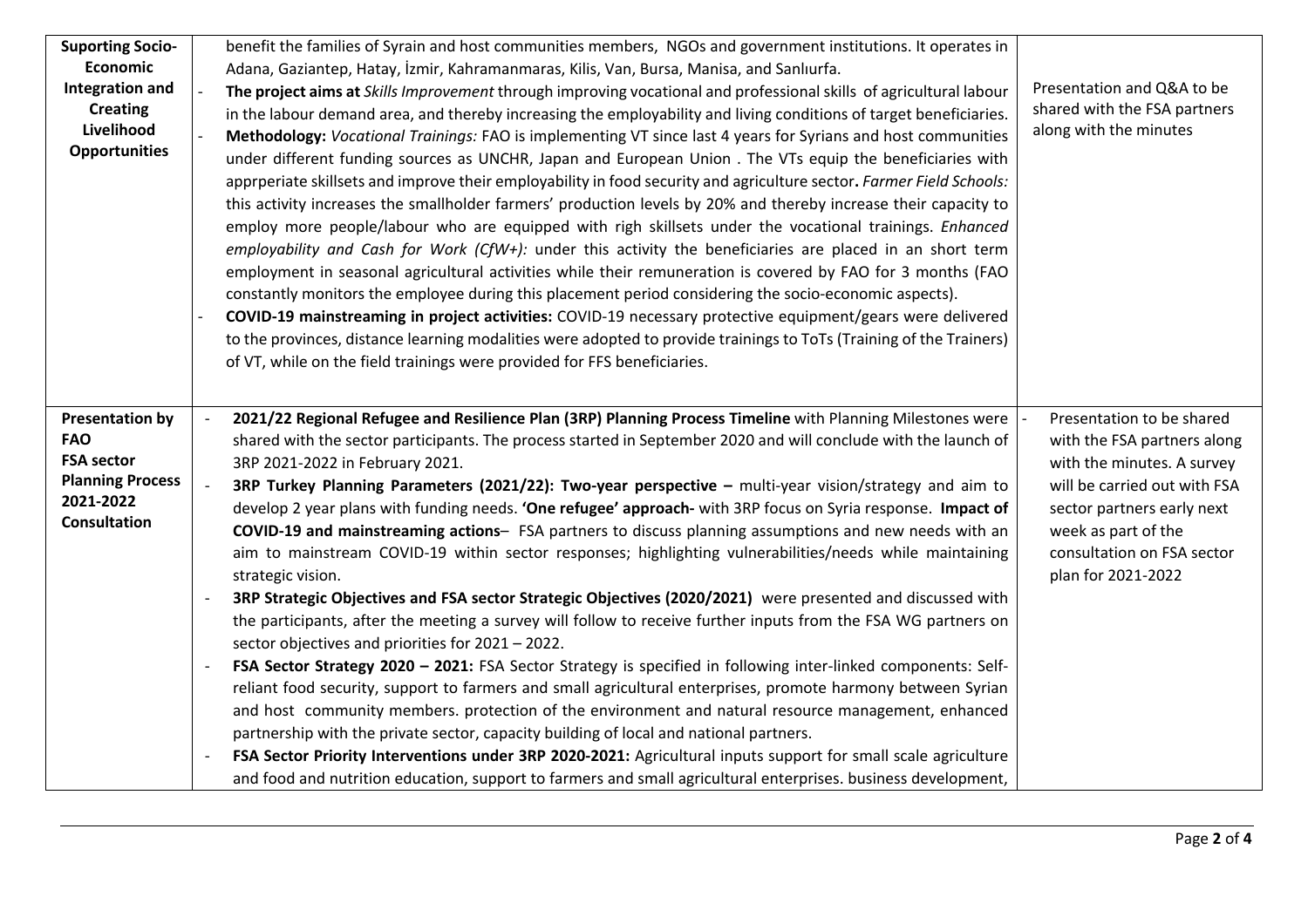agricultural skills training and employment/self-employment, promote harmony between Syrian and host community members.

- **FSA Priority Interventions under COVID-19 Response:** Online/distance learning and training courses on good food practices and healthy dietary habits, vocational and life skills training, support to home-based agri-food businesses and income generation programmes, promoting e-agriculture, e-business and e-commerce platforms, provision of PPE to the staff/workers in agri-food activities, awareness raising on COVID-19, cash-based assistance for FSA programmes.
- **FSA Sector IM Update Q2:** According to data for the second quarter of the year, total 3RP appeal budget is 55 Million USD. It's 2.6 million USD for COVID-19, 55 million USD is original FSA 3RP appeal budget and 13% of this budget is received. 48 million USD is requied. Beneficiaries reached in target number is 1732, that counts for 3.27% of the total targeted and 49%t of them are female as the sector reconizes the importance of geder roles and inclusion of women beneficiaries in its activities.
- **3RP 2021-2022 Planning Process:** 3RP 2021-2022 Planning Process: Mainstreaming Actions include gender, protection and environmental mainstreaming. Under gender mainstreaming at least 30% beneficiaries to be women. Protection mainstreaming: including child labour, AAP etc. This process to be supported by on evidencebased programming; use of references from authentic resources/researches/Govt. findings and reports, twoyear planning process with long term strategic approach.
- **Food Security and Agriculture Sector Narrative:** Social cohesion through programming for both refugees and host communities. The sector strategy focuses on self-reliant food security. FSA sector adopts innovative approaches to adapt to the emerging needs during post pandemic period.
- **Mainstreaming COVID-19:** During the mid-year review process 2020, FSA sector changed its strategy to mainstream COVID-19 response in its ongoing and forthcoming activities. Provision of PPE materials, training, awareness and sensitization of the communities about the use of protective gear. Digitalization of the learning programmes and training courses on good food practices and healthy dietary habits and Promoting e-agriculture, e-business and e-commerce platforms. Supporting home-based agri-food businesses and income generation programmes including Vocational and life skills trainings for increasing employability and self-reliance. Cashbased assistance including cash plus approaches for extremely vulnerable refugees and host communities affected by the pandemic and access to the social protection schemes. Enhanced engagement with the private sector to 3RP planning process.
- **FSA sector Log frame:** *Objective 1*: to improve the food security of Syrians under temporary protection and vulnerable host communities. *Objective 2*: to strengthen the resilience of Syrians and host community members through self-employment/employment, increased income and financial assets in the food and agriculture sectors. *Objective 3:* to improve local and community-level public and private sector and civil society capacities to respond to the food and agriculture needs of impacted communities.